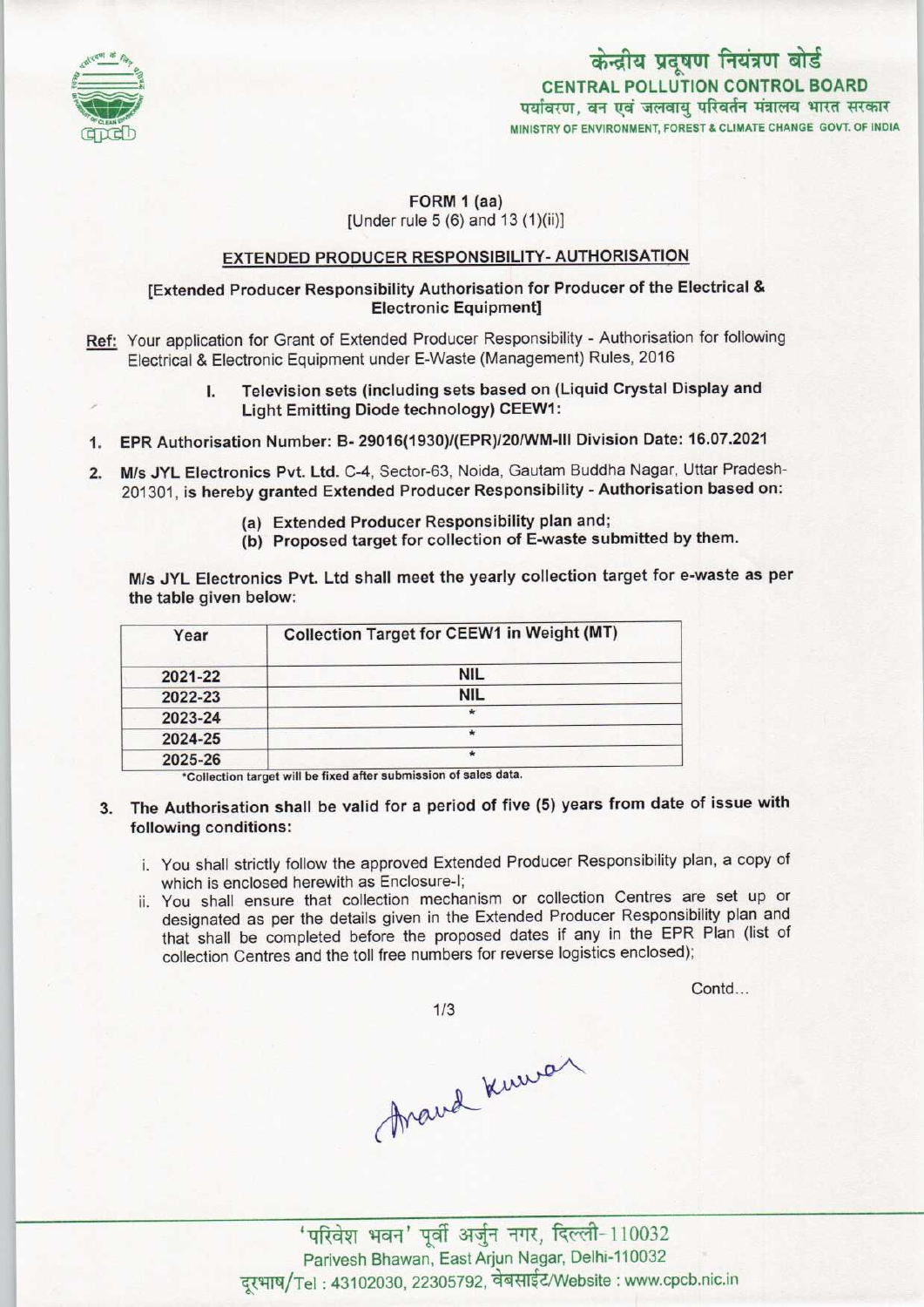

From pre page...

- iii. You shall ensure that all the collected e-waste is channelized to your recycler/dismantler at M/s. Exigo Recycling Pvt. Ltd., Unit -1: 72 Km Stone, G.T. Road, Samalkha-132101 Haryana & Unit -2: Opp. Kripal Ashram, Main Barsat Road, Noorwla, Panipat -132103, Haryana and records shall be maintained at recycler/dismantler and your end;
- iv. You shall maintain records, in Form-2 of these Rules, of e-waste and make such records available for scrutiny by Central Pollution Control Board;
- v. You shall file annual returns in Form-3 to the Central Pollution Control Board on or before 30th day of June following the financial year to which that returns relates.

#### vi. General Terms & Conditions of the Authorisation:

- a. The authorisation shall comply with provisions of the Environment (Protection) Act, 1986 and the E-waste (Management) Rules,2016 made there under;
- b.The authorisation or its renewal shall be produced for inspection at the request of an officer authorised by the Central Pollution Control Board;
- c.Any change in the approved Extended Producer Responsibility plan should be informed to Central Pollution Control Board within 15 days on which decision shall be communicated by Central Pollution Control Board within sixty days;
- d. It is the duty of the authorised person to take prior permission of the Central Pollution Control Board to close down any collection centre/points or any other facility which are part of the EPR plan;
- e.An application for the renewal of authorisation shall be made as laid down in subrule (vi) of rule of 13(1) the E- Waste (Management) Rules, 2016;
- f.The Board reserves right to cancel/amend/revoke the authorisation at any time as per the policy of the Board or Government.

#### vii. Additional Conditions:-

- a) That the applicant will submit annual sales data along with annual returns;
- b) That the applicant has to ensure that the addresses of collection points provided by them in their EPR Plan are correct and traceable and the collection points/centres are functional;
- c) That the applicant will submit revised application for grant of EPR Authorisation in case of applicant adding/changing PRO or changing its EPR Plan;
- d)That the applicant has to ensure that the e-waste collected at collection centres/points or through Buy-back and DRS mentioned in the application should reach to its authorized dismantler/recycler;

frand Kurra

 $2/3$ 

Contd...